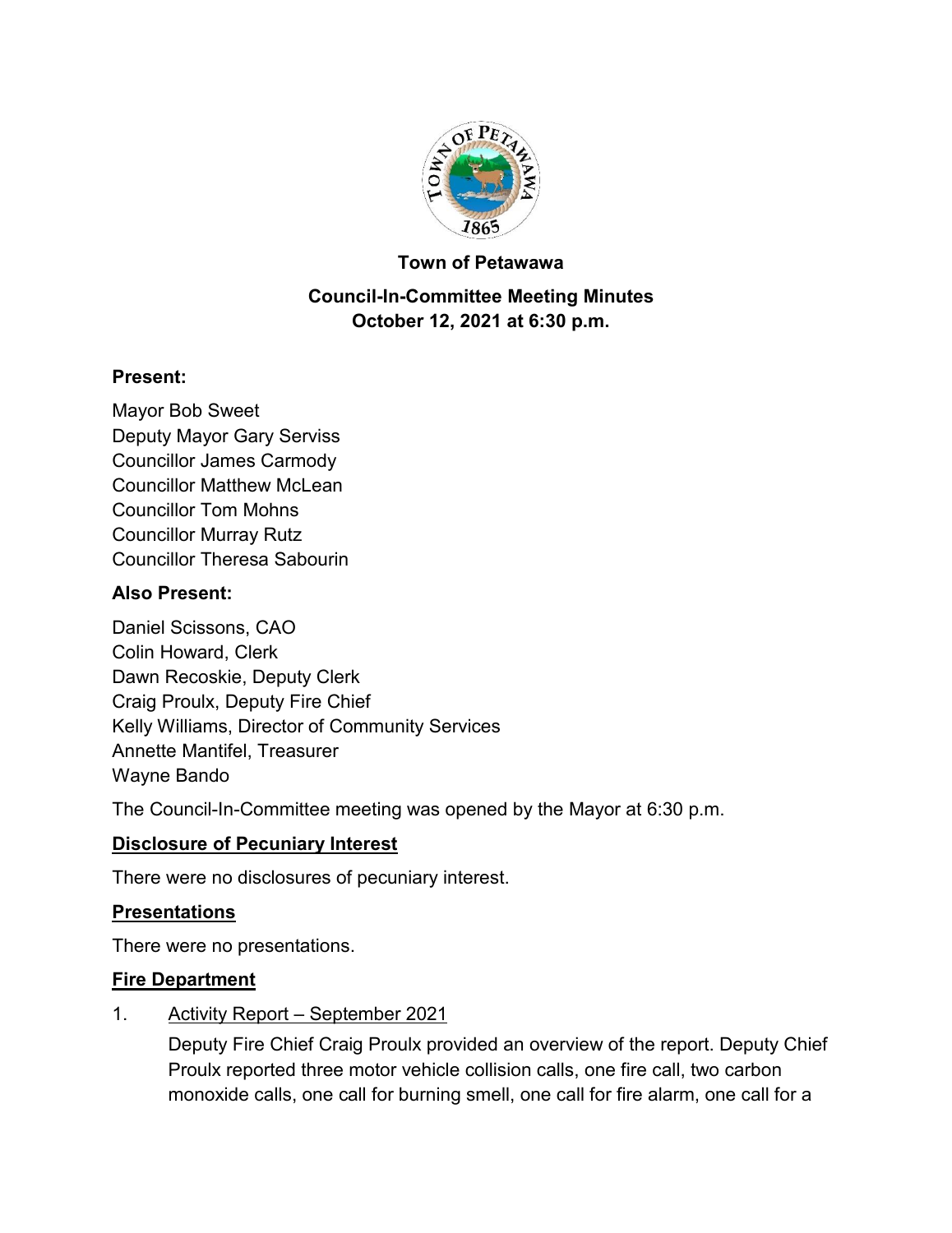garbage fire, and one call for an animal rescue during the month of September. Deputy Chief Proulx also reported 38 fire prevention inspections were completed, and highlighted the monthly platoon training which focused on conducting a simulated structure fire in a residential building.

# **Moved by Murray Rutz Seconded by James Carmody**

That the Fire Department activity report for September be accepted as information. **Carried**

# 2. Fire Protection Budget Report

Received for information.

# **Community Services**

# 1. Activity Report – September 2021

Kelly Williams, Director of Community Services, provided an overview of the monthly report. Mr. Williams reported on the various services, programs and rental activities realized over the month. Mr. Williams informed Council that the plexiglass and score clock for the Civic Centre arena will be installed over the next two weeks.

# **Moved by Theresa Sabourin Seconded by Gary Serviss**

That the Community Services monthly report for September be accepted as information.

# **Carried**

# 2. CS-09-2021 – Laurentian Highlands Subdivision – Neighbourhood Park Design **Project**

Kelly Williams provided an overview of the report. Mr. Williams reported that this design project was awarded to WSP Canada Inc. and two park design concepts were used within a virtual public consultation and then results were refined into a final design including a Class 2 cost estimate. Mr. Williams explained that the public survey resulted in 145 responses received, with 71 percent of those responses coming from subdivision residents. Mr. Williams stated that should Council wish to move forward with construction of the approved design in 2022 the estimated \$359,155.35 project would be included in the Community Services budget for consideration, and would be funded through a combination of development charges and parks reserve funds.

# **Moved by Murray Rutz Seconded by James Carmody**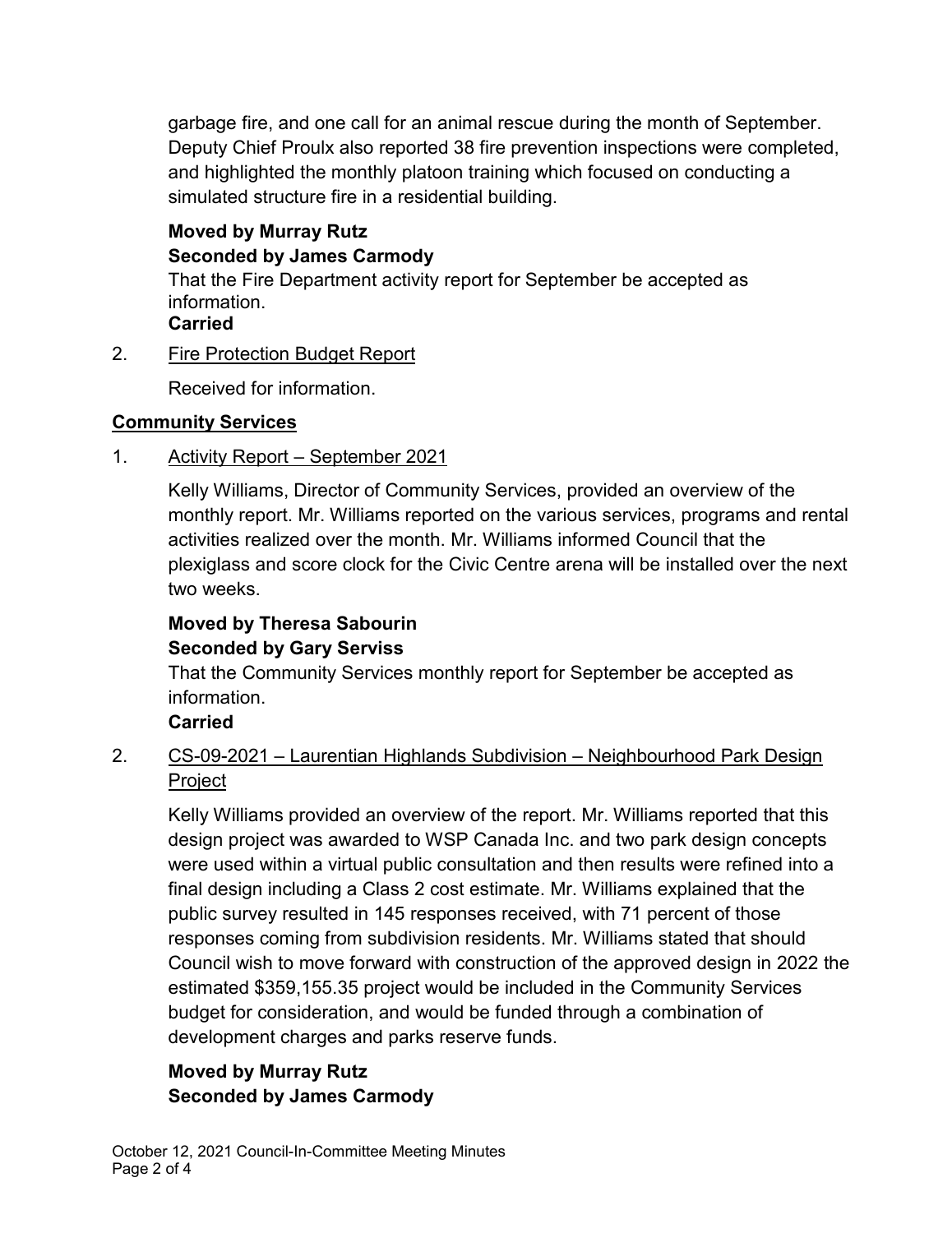That Council approves the final design of Laurentian Highlands Neighbourhood Park as presented; and

That Council provides direction to the Community Services Department to include the Laurentian Highlands Park project in the 2022 draft Town of Petawawa budget for consideration.

**Carried**

3. Community Services Budget Report

Received for information.

## **Finance and Management**

1. Accounts Payable – September 2021

Annette Mantifel, Treasurer, presented the report.

## **Moved by Theresa Sabourin Seconded by Gary Serviss**

That the general cheque #'s 35233 to 35447 in the amount of \$5,786,069.60 be passed by Council and paid by the Treasurer.

## **Carried**

2. FM-07-2021 – Ontario Regulation 284/09 Excluded Budget Expenses Report

Annette Mantifel provided an overview of the report.

## **Moved by Tom Mohns Seconded by Matthew McLean**

That the report disclosing amortization, post-employment benefits and solid waste landfill closure and post-closure expenses excluded from the 2021 budget as required under Ontario Regulation 284/09 be approved. **Carried**

3. ADMIN-21-2021 - Animal Control/By-law Enforcement Activity Report – September 2021

Dawn Recoskie, Deputy Clerk, provided an overview of the monthly report.

# **Moved by Theresa Sabourin Seconded by James Carmody**

That the Animal Control/By-law Enforcement monthly report for September be accepted as information.

# **Carried**

4. ADMIN-22-2021 - Taxi Licence Applications 2021

Dawn Recoskie presented the report. There were two taxi driver licence applications for the month of September.

# **Moved by James Carmody Seconded by Gary Serviss**